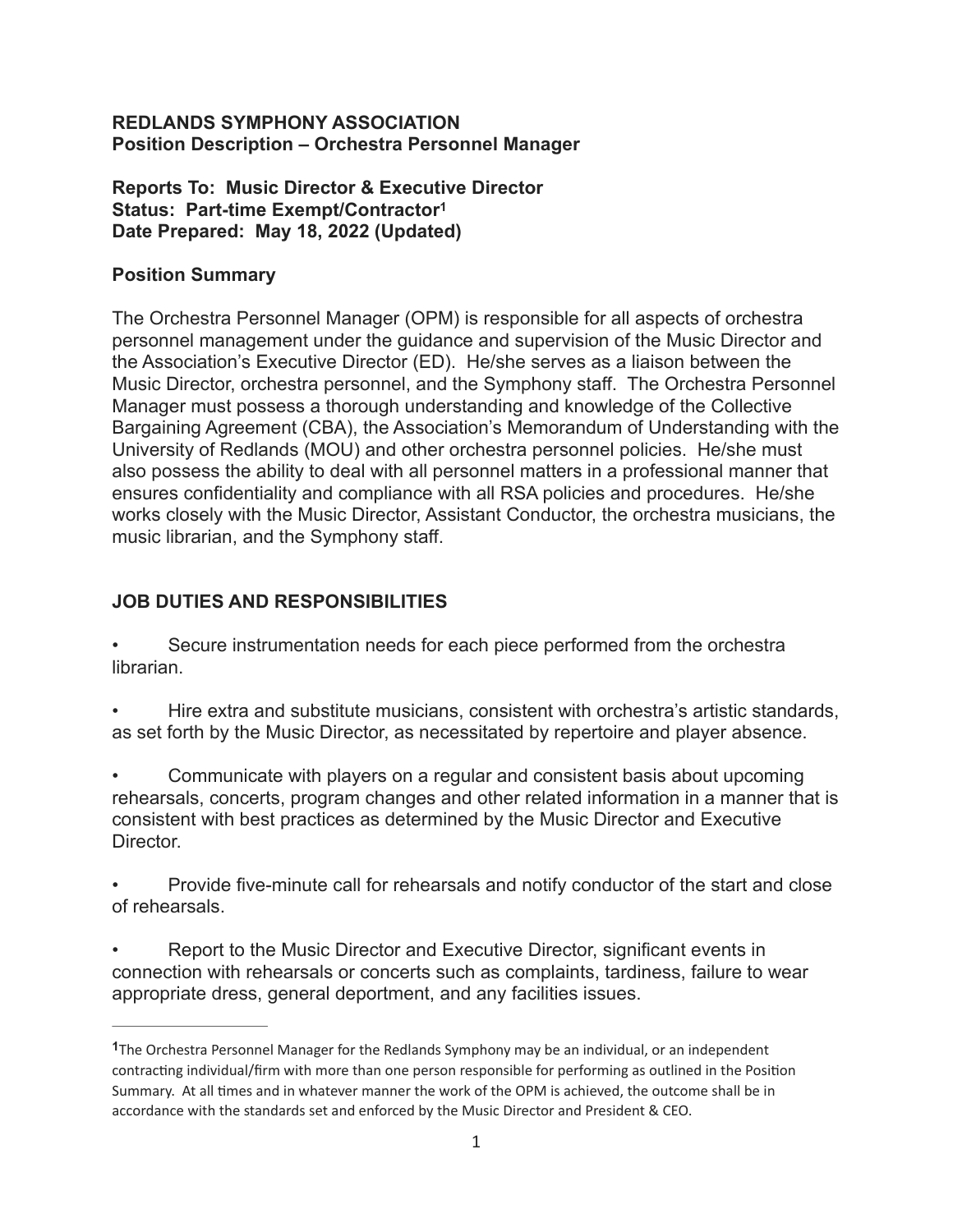• Respond to conductor and musician requests, problems, and issues arising out of or in connection with an imminent service in a manner consistent with past best practice, the CBA, MOU, and the Association's standards; communicate such events to the Music Director and the Executive Director as soon as possible for collaboration and final approval of any action to be taken.

• Coordinate with the Music Director any on-call musicians, and engagement of last-minute substitutes due to unscheduled absence or tardiness.

• Coordinate with the Music Director and the Stage Manager any changes in seating.

Make personnel announcements at rehearsals as required.

• Prepare master schedule to be consistent with provision of the CBA and the MOU, individual musicians' contracts, and the confirmed RSA concert schedule.

• Recommend schedules to the Executive Director consistent with the CBA, the MOU, individual contracts, repertoire, and the Association's artistic standards.

• Assist, as required, in drafting work rules under the direction of the Executive **Director** 

• Advise the Executive Director regarding the interpretation of and adherence to all contracts consistent with general professional orchestra practice, Association policy, the CBA, and individual musicians' contracts.

• Ensure that musicians and substitute players receive timely and accurate compensation by preparing and submitting payroll information in a timely manner. Track payroll variations including doubling, extra services, overtime, extra and substitute players.

• Assist Symphony staff as needed in securing all necessary completed forms and signatures on required personnel forms, contracts, and appropriate tax information documents. Provide the Symphony staff with seasonal information for all contracted musicians needed to prepare annual contracts.

• Coordinate the audition process with the Symphony staff for the replacement or addition of orchestra musicians as requested by the Music Director.

Develop budget projections for orchestra musician expenses.

Adhere to financial budgeting limits prescribed by the annual budget in all areas of responsibility, including audition expenses, doubling fees, extra players, overtime, premium pay, etc.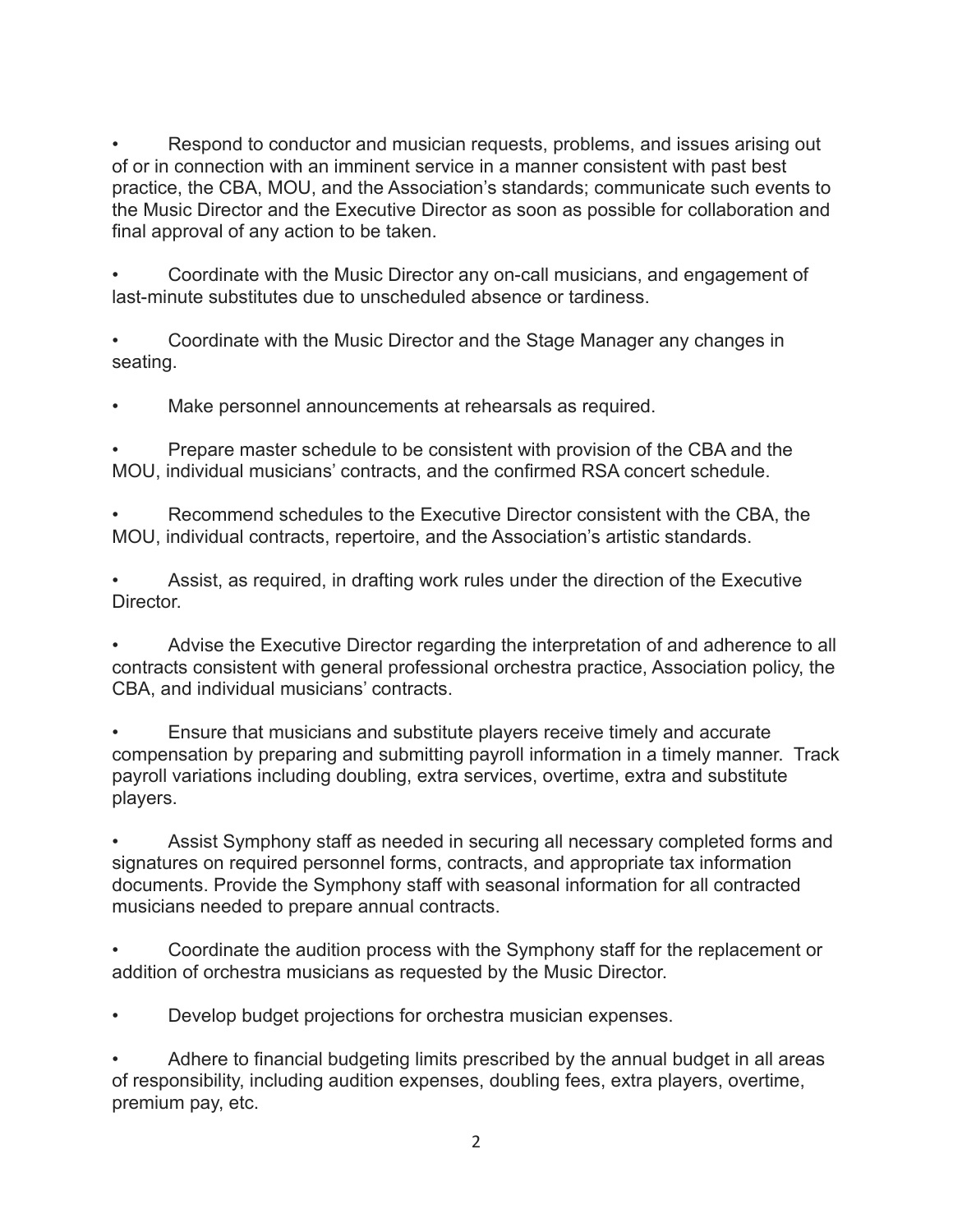• Provide personnel list for concert programs.

• Assist the Executive Director and Symphony staff annually in preparation of individual musician contracts.

• Research/price special projects as requested by the Executive Director.

# **QUALIFICATIONS**

- Bachelor's degree or equivalent with emphasis on humanities and some arts management.
- Experience in orchestra personnel management preferred.
- Formal musical training or equivalent experience is desirable.
- Knowledge of the classical music repertoire.
- Excellent interpersonal and communications skills. Considerable tact required in most duties or tasks performed to achieve results.
- Experience organizing details, mathematical aptitude.
- Computer literacy: ability to work with spreadsheet, database, and wordprocessing software systems.
- Ability to work with confidential information and material and use discretion.
- Capacity to work independently and make critical decisions in emergency situations.
- Dedication and commitment to engage in and promote diversity, equity, and inclusion within the music staff.

# **COVID Workplace Safety Requirements**

 This position requires you to interact with employees, patrons' vendors and others who may or may not be vaccinated or recently tested. You will be required to follow RSA current COVID health and safety policies.. You agree to always comply with guides from the Association and all relevant public agencies.

### **COMPENSATION**

The Orchestra Personnel Manager shall receive compensation consistent with the guidelines provided in the CBA. The OPM shall receive additional compensation as agreed to for work outside this job description including auditions.

# **TO APPLY**

Send a cover letter and resume to **symphony@redlandssymphony.com.** Please no phone calls. This position will remain available until filled.